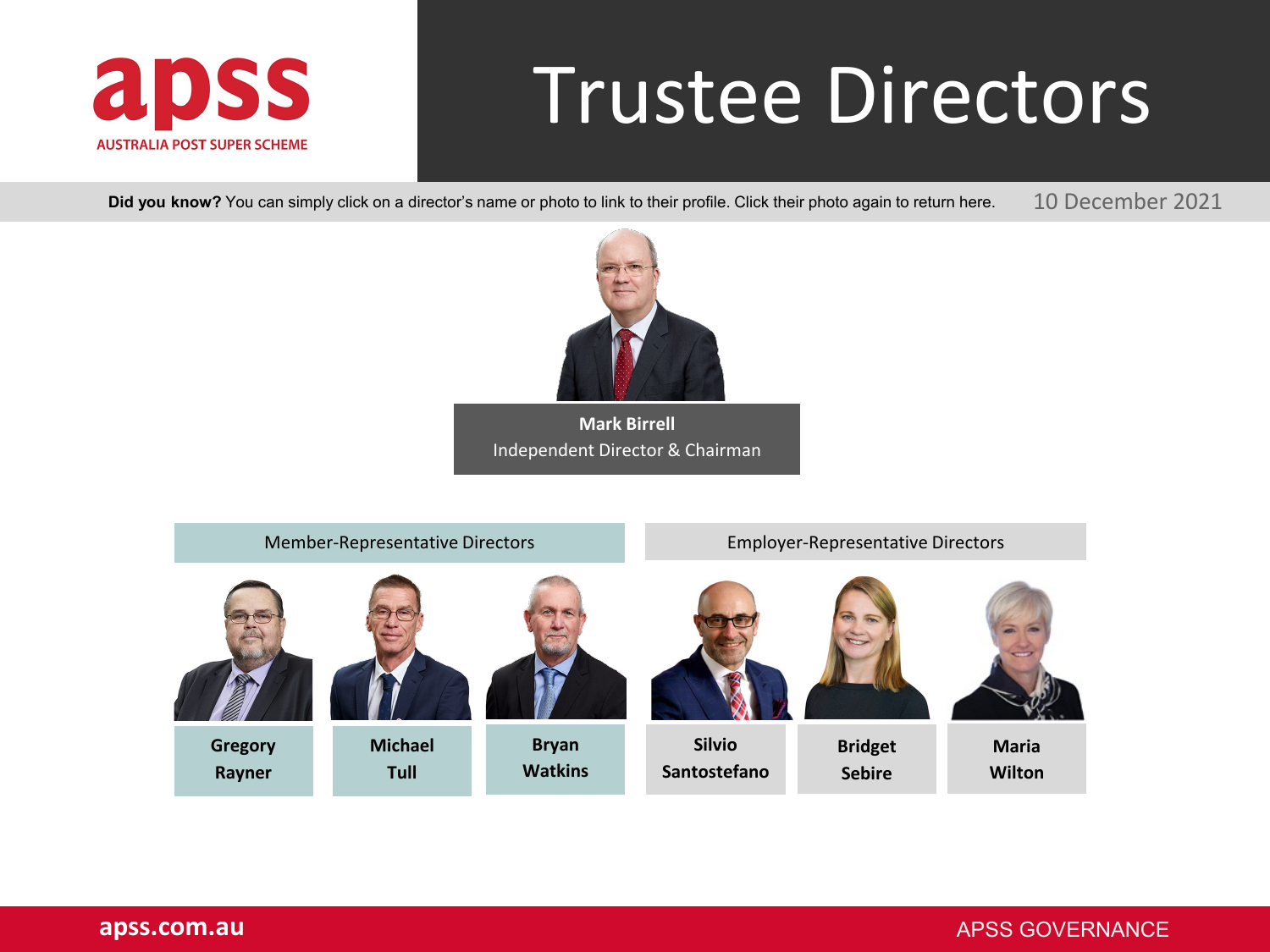<span id="page-1-0"></span>

Mark Birrell

Independent Director & Chairman (Also Chair, APSS Remuneration Committee)

**4 [BACK TO MAIN MENU](#page-0-0)** 

#### **Current employment & experience:**

Mr Birrell currently holds a portfolio of directorships as detailed on the right.

| <b>Previous employment &amp; experience:</b>                 |             |
|--------------------------------------------------------------|-------------|
| Special Counsel,<br><b>Minter Ellison Lawyers</b>            | 2002 - 2012 |
| Member of Legislative Council, Victorian<br>State Parliament | 1983 - 2001 |
| Minister for Industry, Science and<br>Technology, Victoria   | 1996 - 1999 |
| Minister for Major Projects, Victoria                        | 1992 – 1996 |
| Minister for Conservation and Environment,<br>Victoria       | 1992 – 1996 |
|                                                              |             |

| <b>Qualifications:</b>                                                    |      |
|---------------------------------------------------------------------------|------|
| B.Ec (Monash University)                                                  | 1979 |
| LL.B (Monash University)                                                  | 1982 |
| Admitted as a Barrister and Solicitor of the<br>Supreme Court of Victoria | 1983 |
| Admitted as a Barrister and Solicitor of the High<br>Court of Australia   | 2004 |

#### **Current directorships:**

| Deputy President, Australian Chamber of Commerce and Industry               | 2021 |
|-----------------------------------------------------------------------------|------|
| Chairman, Monash Commission (a research Commission of Monash<br>University) | 2021 |
| Non-Executive Director, Transurban                                          | 2018 |
| Chairman and Trustee Director, PostSuper Pty Ltd                            | 2013 |
| Executive Council, Victorian Chamber of Commerce and Industry               | 2007 |

| <b>Previous directorships:</b>                           |             |
|----------------------------------------------------------|-------------|
| Chairman, Australian Payments Council                    | 2015 - 2019 |
| Chairman, Infrastructure Australia                       | 2014 - 2018 |
| Chairman, Regis Healthcare Limited                       | 2014 - 2018 |
| Director, Australian Chamber of Commerce and Industry    | 2014 - 2017 |
| President, Victorian Chamber of Commerce and Industry    | 2013 - 2017 |
| Chairman, Port of Melbourne Corporation                  | 2011 - 2016 |
| Chairman, VicHealth                                      | 2011 - 2014 |
| Board Member, Victorian Chamber of Commerce and Industry | 2007 - 2017 |
| Board Member, Infrastructure Australia                   | 2008 - 2014 |
| Chairman, Evans and Peck Limited                         | 2007 - 2010 |
| Trustee Director, PostSuper Pty Ltd                      | 2006 - 2010 |
| Chairman, Infrastructure Partnerships Australia          | 2005 - 2013 |
| Board Member, Australian Postal Corporation              | 2003 - 2010 |

## apss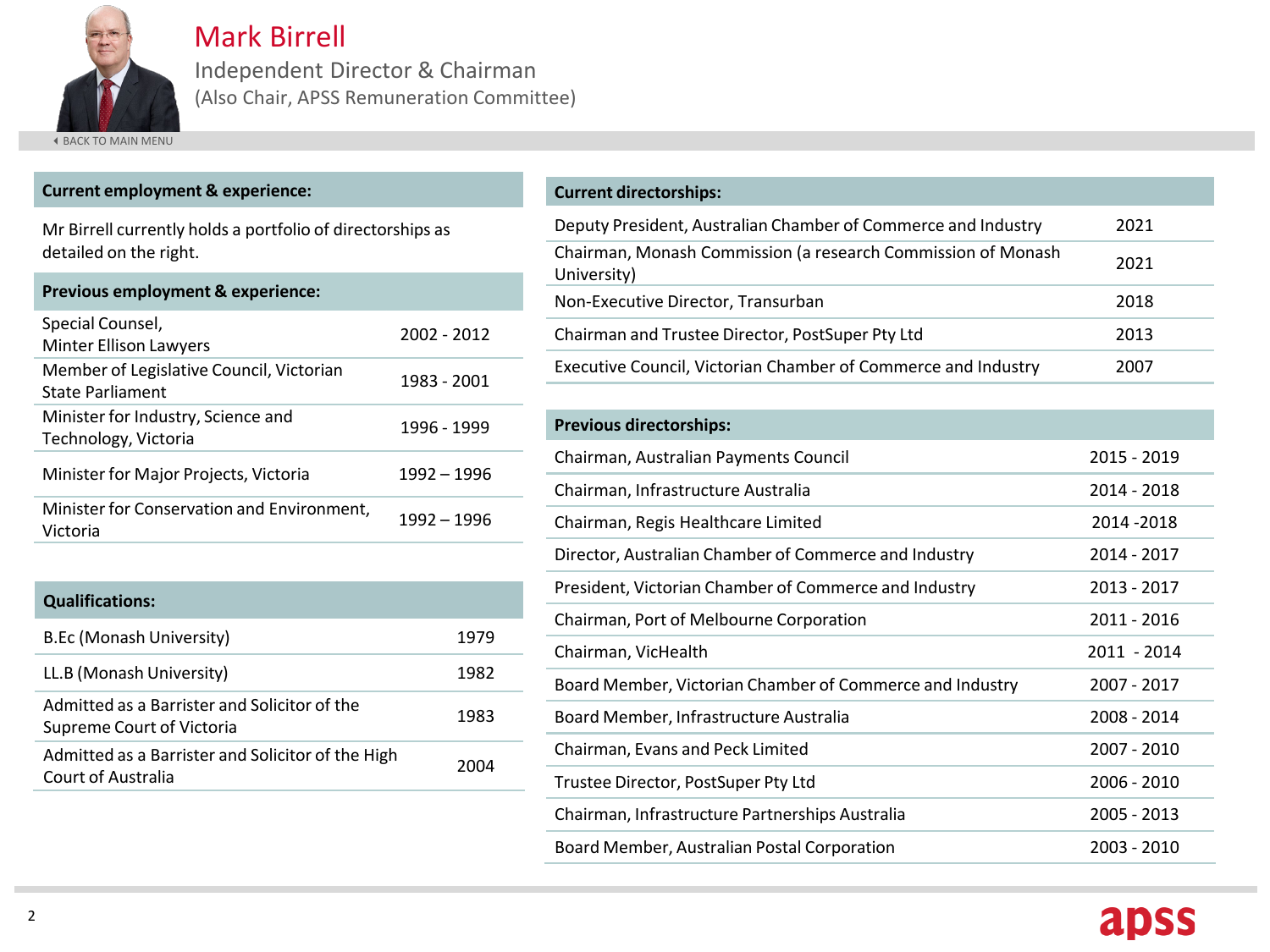<span id="page-2-0"></span>

## Gregory Rayner

Member-Representative Trustee Director

| <b>Current employment &amp; experience:</b>                                              |             | <b>Current directorships:</b>                     |      |
|------------------------------------------------------------------------------------------|-------------|---------------------------------------------------|------|
| National President - Communications Electrical and Plumbing<br>Union of Australia (CEPU) |             | Trustee Director, PostSuper Pty Ltd               | 2016 |
|                                                                                          |             | National President & Chair, National Council CEPU | 2015 |
| Divisional Secretary - CEPU Communications Division                                      |             |                                                   |      |
| Previous employment & experience:                                                        |             |                                                   |      |
| Industrial Officer - CEPU NSW Postal &<br>Telecommunications Branch                      | 2010 - 2015 |                                                   |      |
| Branch Assistant Secretary - CEPU NSW<br>Postal & Telecommunications Branch              | 1999 - 2004 |                                                   |      |
| Elected Organiser - CEPU NSW Postal &<br><b>Telecommunications Branch</b>                | 1992 - 1999 |                                                   |      |
| Temporary Organiser - CEPU NSW Postal<br>& Telecommunications Branch                     | 1990 - 1992 |                                                   |      |
| Driver - Australia Post                                                                  | 1984 - 1990 |                                                   |      |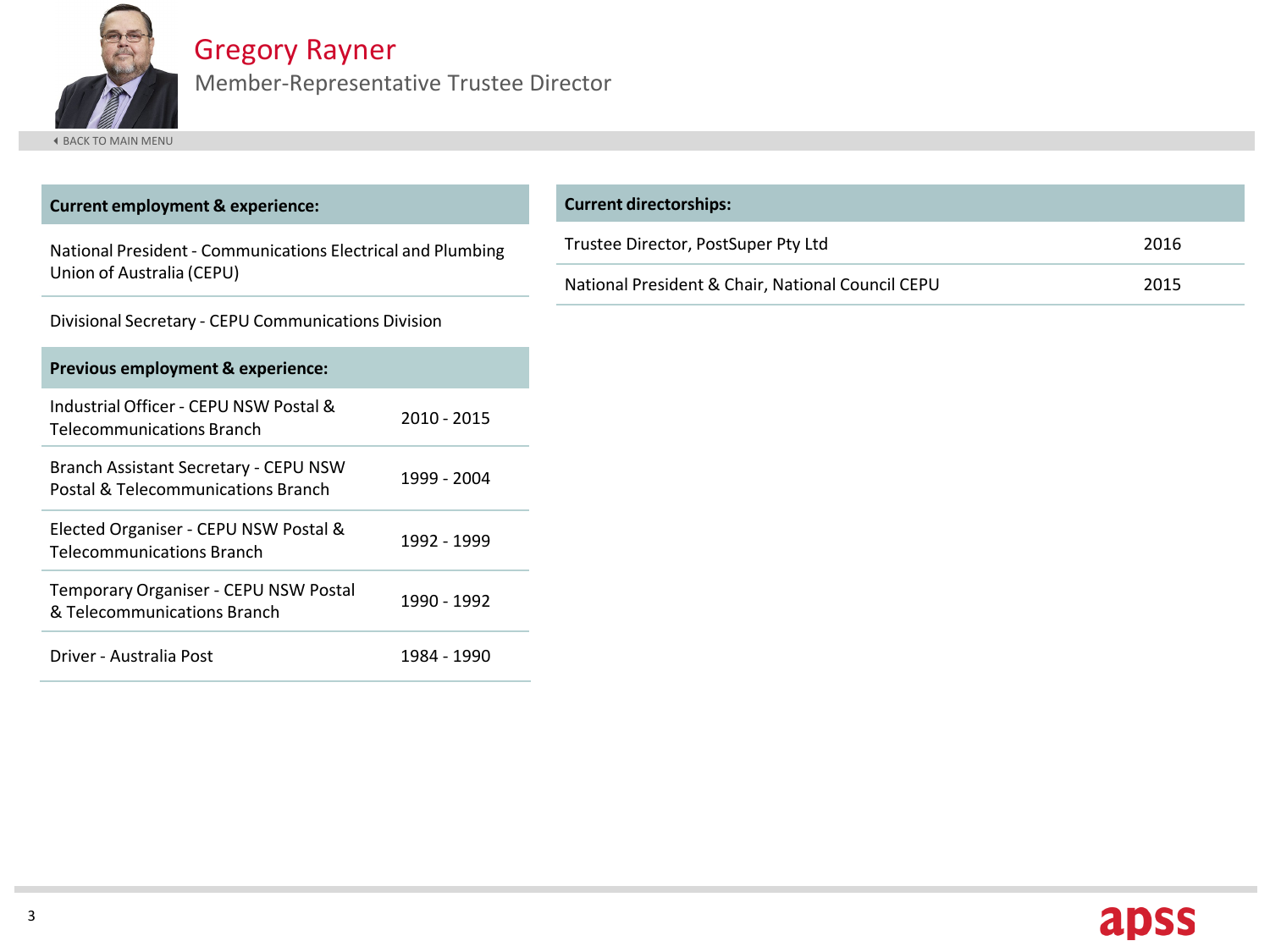<span id="page-3-0"></span>

#### Michael Tull

Member-Representative Trustee Director

| <b>Current employment &amp; experience:</b>               |             | <b>Current directorships:</b>                |           |
|-----------------------------------------------------------|-------------|----------------------------------------------|-----------|
| Assistant National Secretary, Community and Public Sector |             | Director, Shared Advantage Pty Ltd           | 2016      |
| Union (CPSU)                                              |             | Trustee Director, PostSuper Pty Ltd          | 2015      |
| Previous employment & experience:                         |             |                                              |           |
| National President, CPSU                                  | 2010 - 2014 | <b>Previous directorships:</b>               |           |
| Deputy National President, CPSU                           | 2008 - 2010 | Director, Centre for Australian Progress Ltd | 2016-2021 |
| Deputy Secretary, CPSU                                    | 2006 - 2008 |                                              |           |
| Division Secretary, CPSU                                  | 2004 - 2005 |                                              |           |
| Assistant Section Secretary, CPSU                         | 1996 - 2004 |                                              |           |
| Organiser, CPSU                                           | 1990 - 1996 |                                              |           |
| <b>Qualifications:</b>                                    |             |                                              |           |
| Bachelor of Commerce (Griffith University)                | 1988        |                                              |           |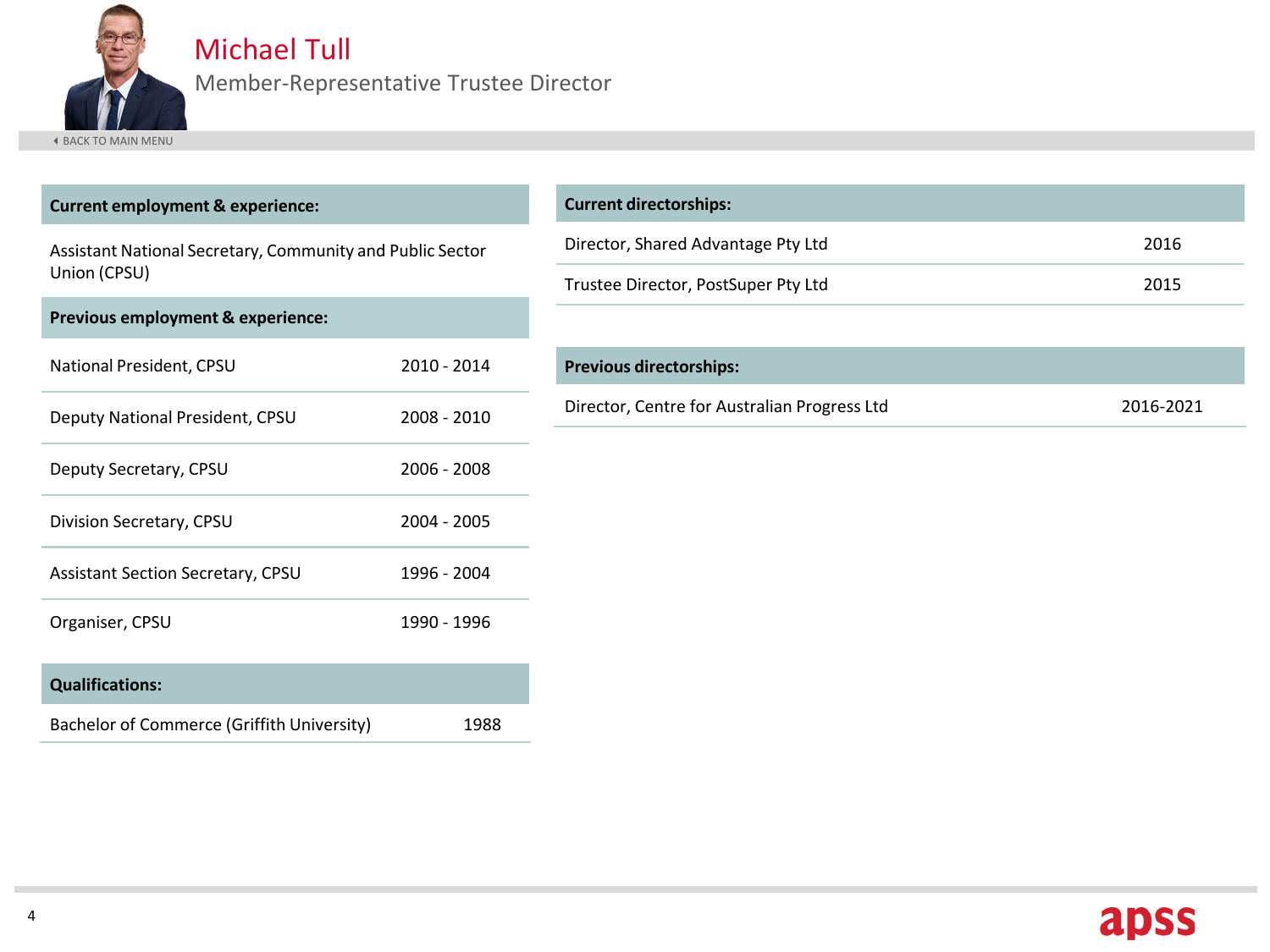<span id="page-4-0"></span>

Bryan Watkins

Member-Representative Trustee Director (Also Chair, APSS Membership Committee)

| <b>Current employment &amp; experience:</b>                |             | <b>Current directorships:</b>                            |             |
|------------------------------------------------------------|-------------|----------------------------------------------------------|-------------|
| Member, CWU (WA) (A Division of the CEPU)                  |             | Trustee Director, PostSuper Pty Ltd                      |             |
| Previous employment & experience:                          |             | <b>Previous directorships:</b>                           |             |
| Branch President CWU (WA) (A Division of<br>the CEPU)      | 2015 - 2019 | Postal representative APTU/CWU/CEPU Divisional Executive | 1993 - 2011 |
| Branch Organiser CWU (WA)<br>(A Division of the CEPU)      | 2012 - 2015 |                                                          |             |
| <b>Branch Secretary CEPU</b>                               | 2007 - 2011 |                                                          |             |
| <b>Assistant Secretary CWU/CEPU</b>                        | 1996 - 2007 |                                                          |             |
| <b>Branch Organiser APTU</b>                               | 1991 - 1996 |                                                          |             |
| <b>Branch Secretary UPT</b>                                | 1988 - 1991 |                                                          |             |
| <b>Branch Committee Member UPT</b>                         | 1984 - 1988 |                                                          |             |
| Workplace delegate UPT                                     | 1975 - 1988 |                                                          |             |
| Various retail and management positions,<br>Australia Post | 1969 - 1988 |                                                          |             |
| <b>Qualifications:</b>                                     |             |                                                          |             |
| <b>Union Governance Training Directorships</b>             | 2014        |                                                          |             |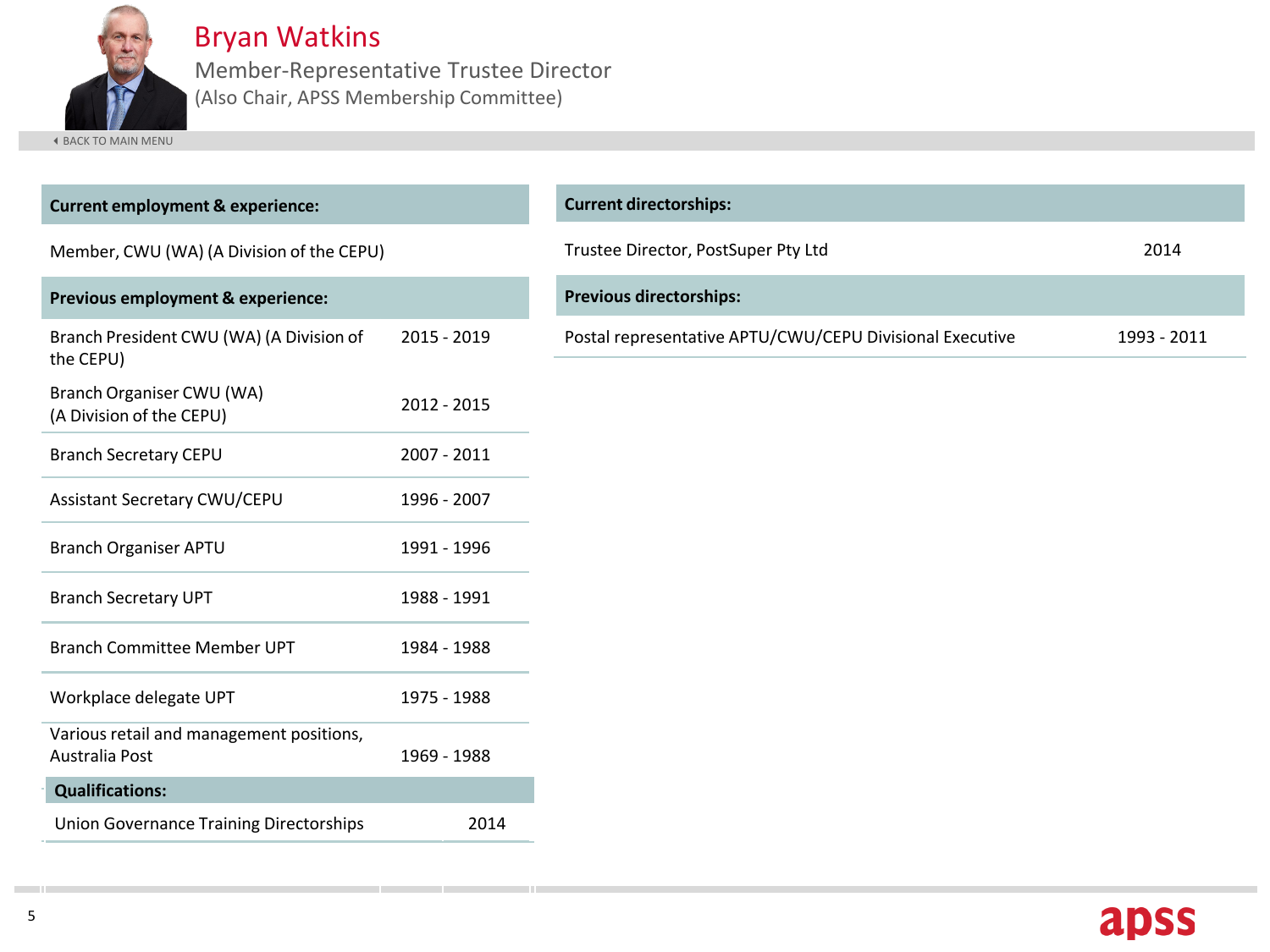<span id="page-5-0"></span>

#### Silvio Santostefano

Employer-Representative Trustee Director

| <b>Current employment &amp; experience:</b>                                                           |               |
|-------------------------------------------------------------------------------------------------------|---------------|
| Deputy Chief Financial Officer<br>Finance & Enablement, Australia Post                                | 2021          |
| Previous employment & experience:                                                                     |               |
| <b>Group Chief Financial Officer (Acting)</b><br>Finance & Commercial Services, Australia<br>Post     | 2020-2021     |
| Chief Financial Officer, Commercial &<br>Operations, Finance & Commercial<br>Services, Australia Post | 2019-2020     |
| Divisional Chief Financial Officer,<br>Operations & Efficiency, Australia Post                        | 2018-2019     |
| General Manager Finance - Parcels,<br>Australia Post                                                  | 2015-2018     |
| Head of Corporate Finance, SuperPartners                                                              | $2014 - 2015$ |
| Finance Director, Telstra Media Group                                                                 | $2013 - 2014$ |
| Chief Financial Officer, Sensis Pty Ltd                                                               | 2009 - 2014   |
| Various Finance Manager and Accountant<br>positions, Sensis Pty Ltd                                   | $1989 - 2009$ |
| <b>Various Accountant positions</b>                                                                   | 1985 - 1989   |

| <b>Qualifications:</b>             |      |
|------------------------------------|------|
| <b>FCPA</b>                        | 1997 |
| <b>Registered Tax Agent</b>        | 1989 |
| <b>Bachelor of Business (RMIT)</b> | 1987 |
| <b>Higher School Certificate</b>   | 1982 |

| <b>Current directorships:</b>            |      |
|------------------------------------------|------|
| Trustee Director, PostSuper Pty Ltd      | 2020 |
| Director, Star Track Express Pty Limited | 2019 |
| Director, StarTrack Retail Pty Limited   | 2019 |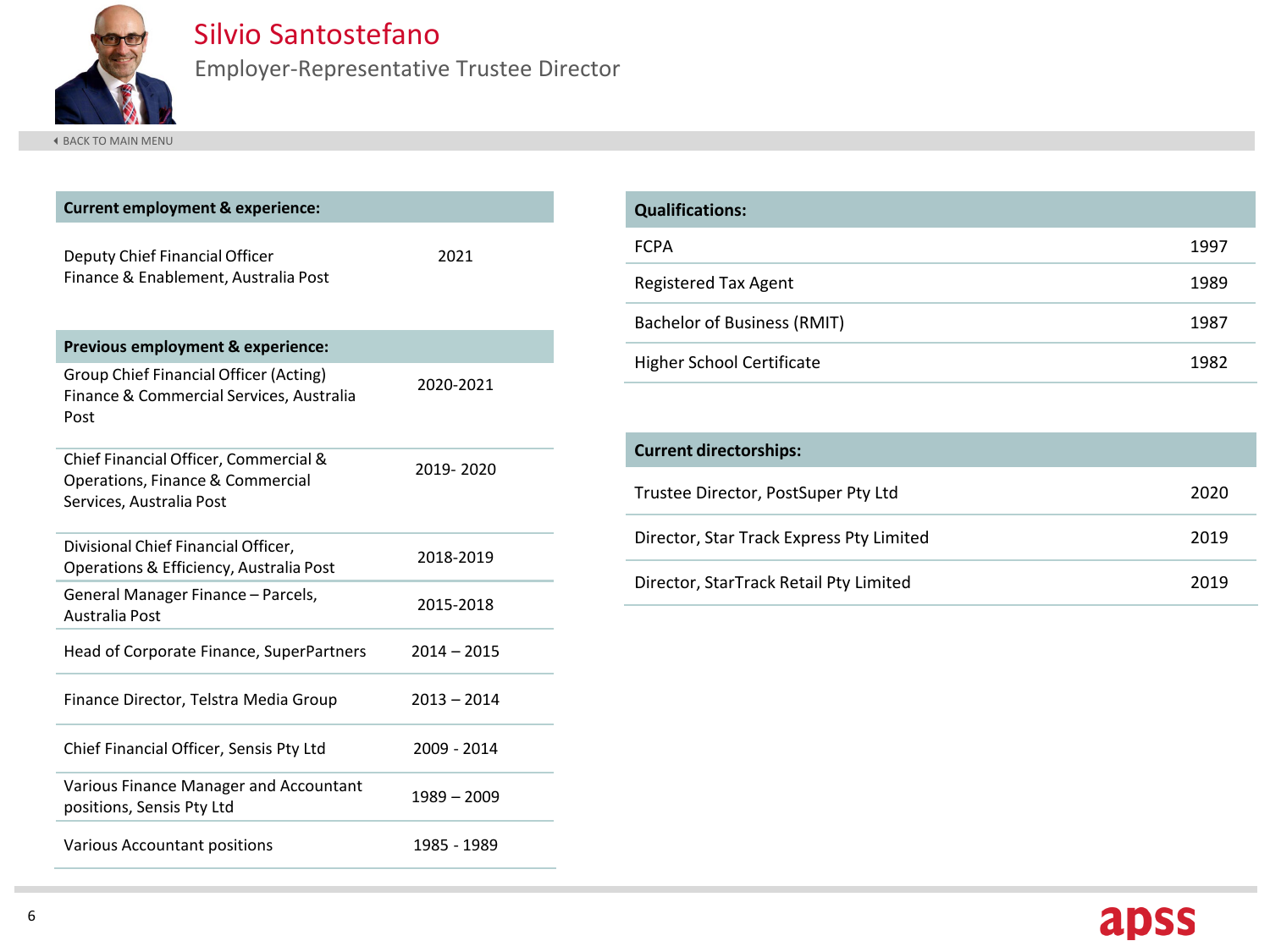<span id="page-6-0"></span>

### Bridget Sebire

Employer-Representative Trustee Director (Also Chair, APSS Audit, Risk and Compliance Committee)

[BACK TO MAIN MENU](#page-0-0)

| <b>Current employment &amp; experience:</b>                              |              | <b>Qualifications:</b>                                                                |      |
|--------------------------------------------------------------------------|--------------|---------------------------------------------------------------------------------------|------|
| Chief Risk Officer, Group Risk,<br>Security & Compliance, Australia Post | 2021<br>2018 | Bachelor of Arts, (RMIT)                                                              | 1992 |
| and<br>General Manager, Internal Audit,                                  |              | Graduate Diploma Applied Finance and Investment,<br>Securities Institute of Australia | 1996 |
| Australia Post                                                           |              | Certified Internal Auditor, PMIAA                                                     | 2020 |
|                                                                          |              | Company Directors' Course, AICD                                                       | 2014 |
| <b>Previous employment &amp; experience:</b>                             |              | Leadership Victoria, Williamson Community Leadership Program                          | 2016 |
| General Manager, Corporate Superannuation,<br>Australia Post             | 2012-2018    |                                                                                       |      |
| Twenty years' experience in a range of                                   |              |                                                                                       |      |
| superannuation, marketing, HR and                                        | 1992-2012    | <b>Current directorships:</b>                                                         |      |
| governance roles                                                         |              | Trustee Director, PostSuper Pty Ltd                                                   | 2019 |
|                                                                          |              |                                                                                       |      |
|                                                                          |              | <b>Previous directorships:</b>                                                        |      |

Director, OutDoors Inc. 2010 - 2016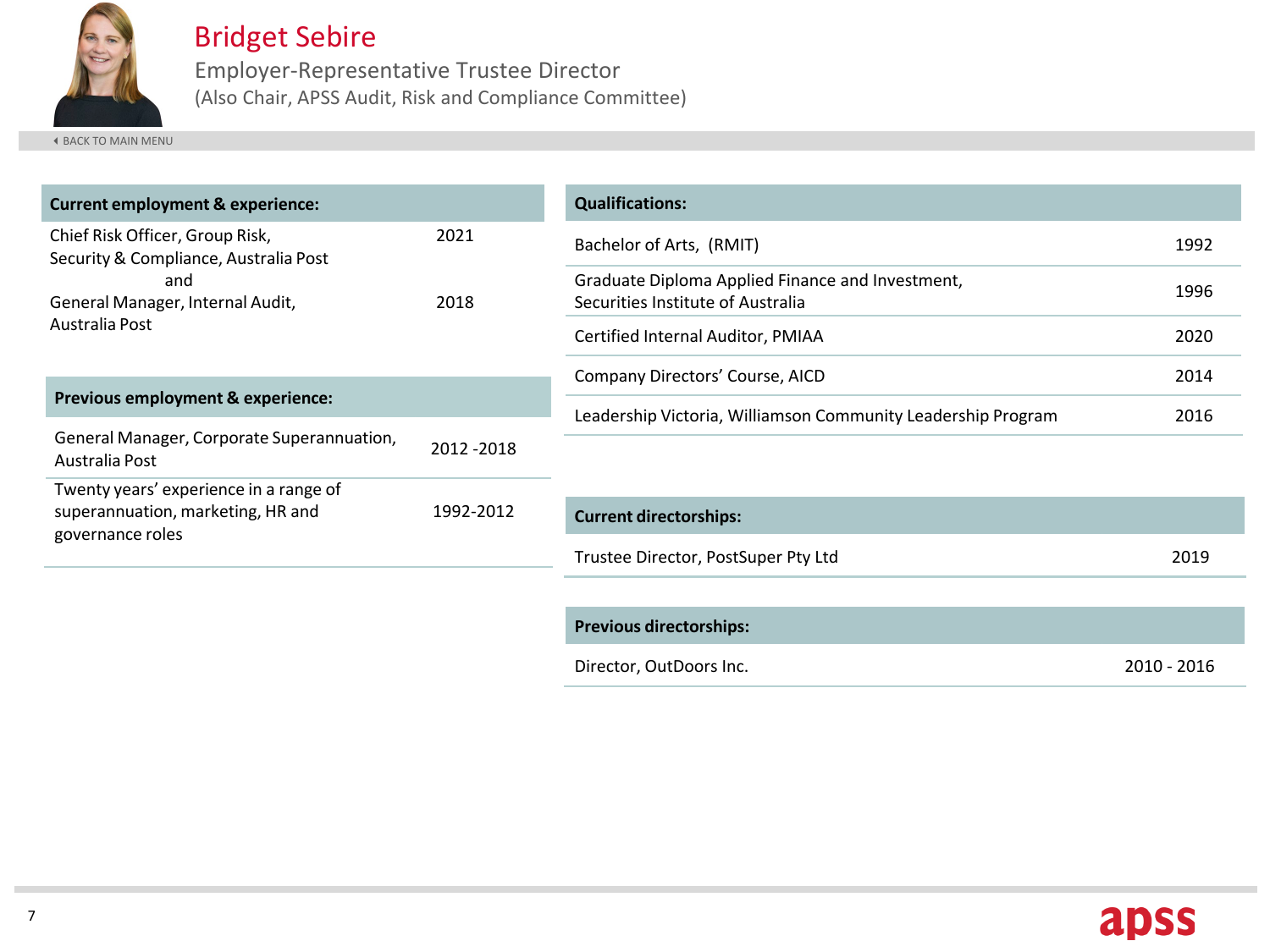<span id="page-7-0"></span>

Maria Wilton

Employer-Representative Trustee Director (Also Chair, APSS Investment Committee)

| <b>Current employment &amp; experience:</b>                            |               | <b>Current directorships:</b>   |  |
|------------------------------------------------------------------------|---------------|---------------------------------|--|
| Ms Wilton holds a portfolio of directorships as detailed on the right. |               | External Director, Dexu         |  |
|                                                                        |               |                                 |  |
| Previous employment & experience:                                      |               | Trustee Director, PostS         |  |
| Managing Director & Chair,                                             | $2006 - 2018$ | Director, WorkSafe Vic          |  |
| Franklin Templeton Investments Australia                               |               | Member, State Investr           |  |
| Portfolio Manager,<br><b>BT Financial Group</b>                        | $1999 - 2006$ | Member, CFA Institute           |  |
| Portfolio Manager,                                                     | 1994 - 1999   | Director, Victorian Fun         |  |
| <b>County Investment Management</b>                                    |               | Vice Chair, Infrastructu        |  |
| Economist and Portfolio Manager,<br>J P Morgan                         | 1987 - 1994   | <b>Previous directorships</b>   |  |
|                                                                        |               | Director, ESSSuper              |  |
| <b>Qualifications:</b>                                                 |               | Director, Victoria Legal        |  |
| <b>B.Econ (University of Tasmania)</b>                                 | 1984          | Director, Transport Ac          |  |
|                                                                        |               | Director, Financial Serv        |  |
| <b>CFA</b>                                                             | 1992          | Director, Melbourne W           |  |
| <b>FAICD</b>                                                           | 2006          | Director, National Brea         |  |
| <b>FAIST</b>                                                           | 2010          | Director, AGEST                 |  |
|                                                                        |               | Member, CFA Societie<br>Council |  |
|                                                                        |               | Member, CFA Societie            |  |

| <b>CALLCITE AIL CERTISHING</b>                                    |             |
|-------------------------------------------------------------------|-------------|
| External Director, Dexus Wholesale Property Limited (DWPL)        | 2021        |
| Director, Confident Girls Foundation                              | 2020        |
| Trustee Director, PostSuper Pty Ltd                               | 2019        |
| Director, WorkSafe Victoria                                       | 2019        |
| Member, State Investment Advisory Board (Qld)                     | 2019        |
| Member, CFA Institute Board of Governors, Vice Chair              | 2018        |
| Director, Victorian Funds Management Corporation                  | 2018        |
| Vice Chair, Infrastructure Victoria                               | 2015        |
| <b>Previous directorships:</b>                                    |             |
| Director, ESSSuper                                                | 2000 - 2008 |
| Director, Victoria Legal Aid                                      | 2001 - 2004 |
| Director, Transport Accident Commission                           | 2004 - 2010 |
| Director, Financial Services Council                              | 2007 - 2015 |
| Director, Melbourne Water                                         | 2010 - 2016 |
| Director, National Breast Cancer Foundation                       | 2010 - 2016 |
| Director, AGEST                                                   | 2011 - 2013 |
| Member, CFA Societies Australia & New Zealand Advocacy<br>Council | 2016 - 2020 |
| Member, CFA Societies Australia National Diversity Council        | 2017 - 2020 |
|                                                                   | apss        |
|                                                                   |             |